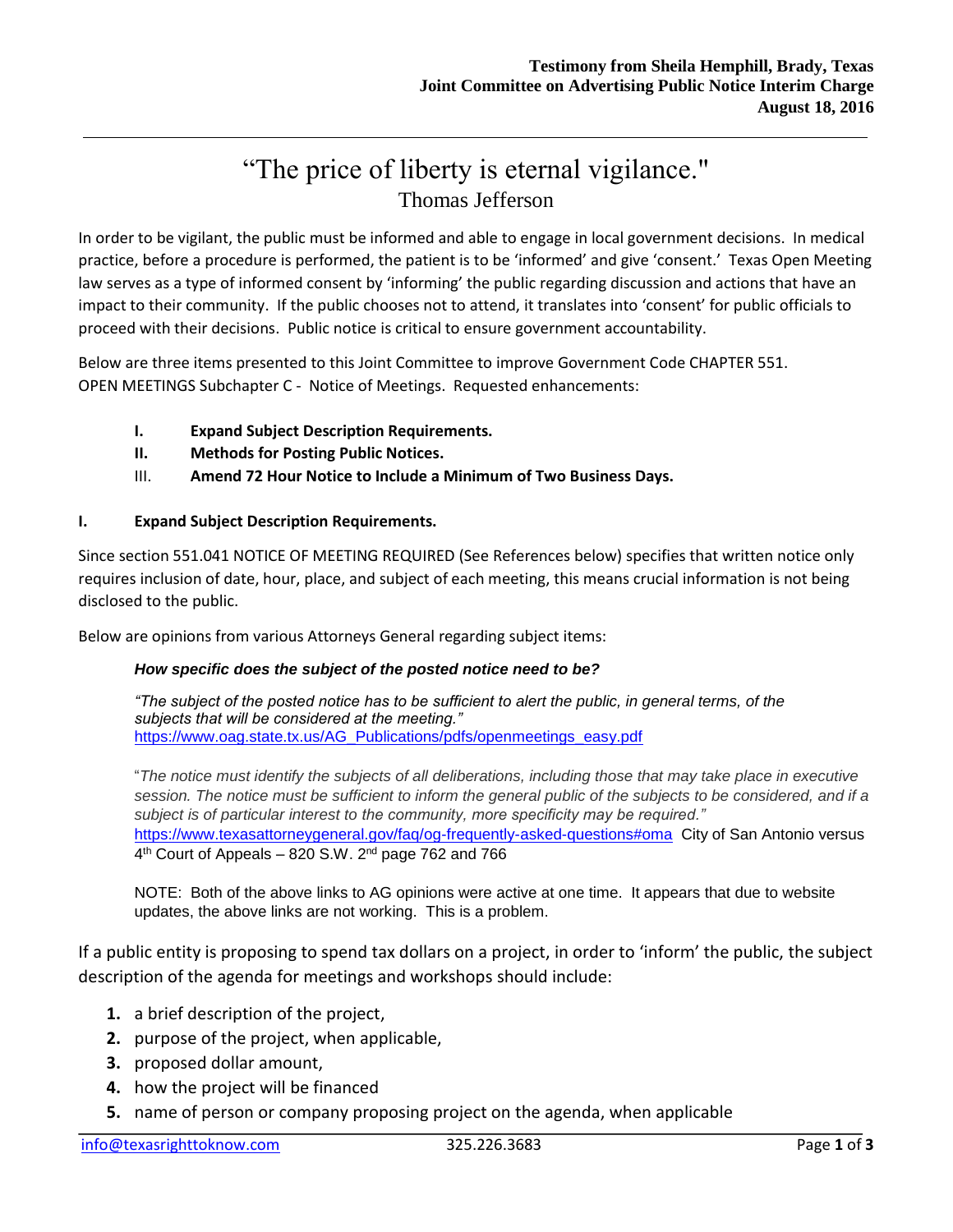**6.** Requirement to post meeting document packet on website

The above information is known by a public entity at the time the agenda is posted, since it is contained in the meeting document packet. If notices only include the agenda, and if meeting document packets are posted on a public entity's website, citizens are required to go that site, find the location of the packet posting, search through the entire meeting packet, which may contain over a hundred pages, to find the above details about a public meeting.

An example of a legal but insufficient agenda description from a municipality with population of 5,500 :

*"Discussion and possible action for an animal shelter."* Compared to, *"Discussion and possible action for new construction of a \$600,000 animal shelter financed by certificate of obligation from ABC Engineering, Austin, TX."*

More details need to be included in subject descriptions on agenda postings, so that the public can be 'informed' and can decide if they 'consent' to the proposed actions. (See 2015 proposed bill language in References below)

### **II. Methods for Posting Public Notices.**

Public notices should be posted in: delivered through: as many methods as possible 1) public buildings, 2) public websites, 3) email, 4) social media, 5) distributed to media outlets, (radio, paper, online) as news updates and encourage those media outlets should be encouraged to distribute agenda notices through their social media, email lists, and websites.

- 1. Electronic notices should require inclusion of the meeting document packets. Because current law only requires the agenda to be posted, in order to see details of potential discussion or action, is it necessary to go to a website to retrieve the meeting document packets. When communicating electronically, attaching the packets is not burdensome to a public entity. If file size is too big, a link to the meeting document packet should be included.
- 2. Agenda and meeting document packets should be required to be posted as searchable PDF formatted document that allows for searches, and cut and paste functionality.
- 3. Public entities should encourage the public to sign up for email notices.

## **III. Amend 72 Hour Notice to Include a Minimum of Two Business Days.**

Current 72 hour notice that occurs over the weekend does not provide adequate time for the public to receive information regarding proposed agenda action items. For example, when public entities choose to have a meeting on Mondays at 5:00 pm, the posting of that meeting would occur at 5:00 on Friday. Many public entities have scheduled meetings a large portion of the day on Mondays and are not available to respond to questions. Having two business days to receive information is critical for the individuals to preparing for public meetings.

Thank you, Sheila Hemphill, on Behalf of Texas Right To Know